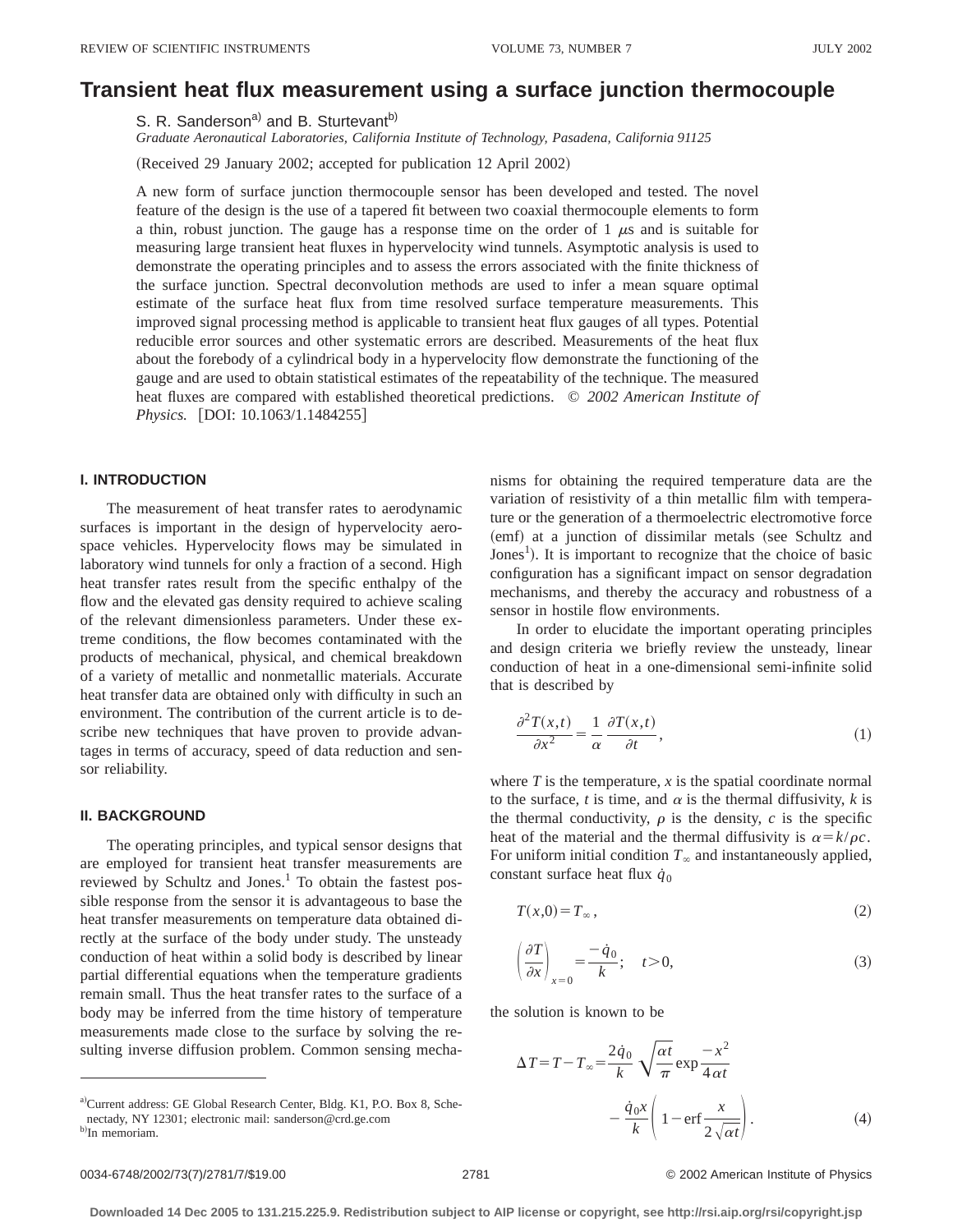

FIG. 1. Asymptotic behavior of a surface temperature sensor. For illustrative purposes  $\alpha=1$ ,  $k=1$ ,  $\dot{q}_0=1$ , and  $x=1$ .

Approximations to this exact solution are useful because they highlight the key design parameters for practical heat transfer gauges. Expanding this solution asymptotically in powers of *t* as  $t \rightarrow \infty$  at constant *x* we obtain,

$$
\Delta T = 2 \frac{\dot{q}_0}{k} \sqrt{\frac{\alpha}{\pi}} t^{1/2} - \frac{\dot{q}_0}{k} x + \frac{1}{2} \frac{\dot{q}_0}{k} \frac{1}{\sqrt{\alpha \pi}} x^2 t^{-(1/2)} + O(t^{-(3/2)}).
$$
\n(5)

The first term is asymptotically valid for  $[x/(\alpha t)^{1/2}] < 1$  and expresses the usual result that the surface temperature rises parabolically with time for a constant heat flux. The criterion  $[x/(\alpha t)^{1/2}]$  < 1 provides a limit on the required thinness of the surface sensing element for practical designs. The second order term  $(\dot{q}_0 / k)x$  gives the error in the surface temperature measurement associated with this finite thickness and this estimate is valid provided  $\left[x/(\alpha t)^{1/4}\right] < 1$ .

Consider next the behavior at small times. Extracting an exponential prefactor and expanding asymptotically as *t*  $\rightarrow$ 0 at constant *x*, the leading order behavior is

$$
\Delta T \approx \frac{4\dot{q}_0}{kx^2} \left(\frac{\alpha t}{\pi}\right)^{3/2} \exp{\frac{-x^2}{4\alpha t}}; \quad \frac{x}{(\alpha t)^{1/2}} > 1.
$$
 (6)

Hence at small times the temperature rises exponentially. Observation of a satisfactorily rapid exponential rise in the surface temperature is indicative of the attainment of a sufficiently thin surface junction in practical gauges. The significance of the various terms of the expansion is illustrated in Fig. 1.

#### **III. PRACTICAL GAUGE DESIGNS**

A commonly used technique for gauge fabrication is to deposit a thin metal film (typically platinum) on a glass or ceramic substrate. The surface temperature is then sensed through the temperature dependence of the resistivity of the metal film. This technique yields a relatively sensitive device—however, the thin film is prone to damage in hostile environments. Any erosion of the metal film alters the sensitivity of the gauge. Calibration of each individual gauge is required except in the case where the resistance of the sensitive area of the film is much larger than the other elements of the gauge. If the metal is of sufficient purity, and the above condition is met, standard values of the resistivity as a function of temperature and the quiescent resistance of the gauge are sufficient to make a measurement of surface temperature.

An alternative physical mechanism for temperature measurement is the thermoelectric emf produced at a junction of dissimilar metals. If these materials are deposited on an insulating substrate, as described above, then the sensitivity of the gauge is a function of the substrate and thermocouple material properties only, and is unaffected by erosion of the sensor surface or the mechanical configuration of the gauge.

If a metallic substrate is used, the gauge is capable of tolerating a larger transient heat flux. The figure of merit at constant exposure duration and heat flux, as indicated by leading order of Eq. (5), is  $T_{\text{max}} \sqrt{\rho c k}$ . Here  $T_{\text{max}}$  is the maximum working temperature for the material. A particularly robust design results when the thermocouple material itself is used as the substrate. The gauge is again unaffected by surface erosion and the sensitivity depends only on physical properties of the materials. Thus calibration of individual gauges is not required.

The design problem in producing such a metallic substrate gauge is to insulate the two conductors that form the thermocouple so that only a thin surface junction is formed. Common practice is to construct the gauge from coaxial cylindrical thermocouple elements that are insulated by a layer of epoxy or ceramic. A surface junction may be formed by electrolytic or vacuum deposition of a metal film, or by abrasion of the exposed surface to burr across the small gap. In either case very fine tolerances are required to produce a small gap between the thermocouple elements and the effective thickness of the junction scales with the width of the gap between the conductors. The allowable thickness is given by the condition  $\left[x/(\alpha t)^{1/2}\right] < 1$ , and the associated error  $(\dot{q}_0 / k)x$  in the surface temperature measurement. Clearly as the test time is reduced, a smaller coaxial gap is required to maintain gauge performance.

# **IV. DESCRIPTION OF NEW GAUGE DESIGN**

A new gauge design has been developed and tested with the aim of simplifying the construction and improving the robustness of surface junction thermocouple sensors. The essential feature of this design is the use of a slightly tapered center conductor. The resulting interference between the tapered center pin and the sharp edged outer conductor forms a thin surface junction and provides reliable insulation (refer to Fig. 2). This design results in a robust transducer whose sensitivity is determined solely by the physical properties of the thermocouple materials. There is some weak dependence of sensitivity on the taper angle, however this is constant for all gauges and is estimable by calibration or analysis to any required degree of accuracy (e.g., Lyons and Gai<sup>2</sup>).

The effective thickness of the junction may be estimated from the surface roughness of the thermocouple components and the taper angle of the center conductor (refer to Fig. 3). The thickness of the junction, averaged over the two oppos-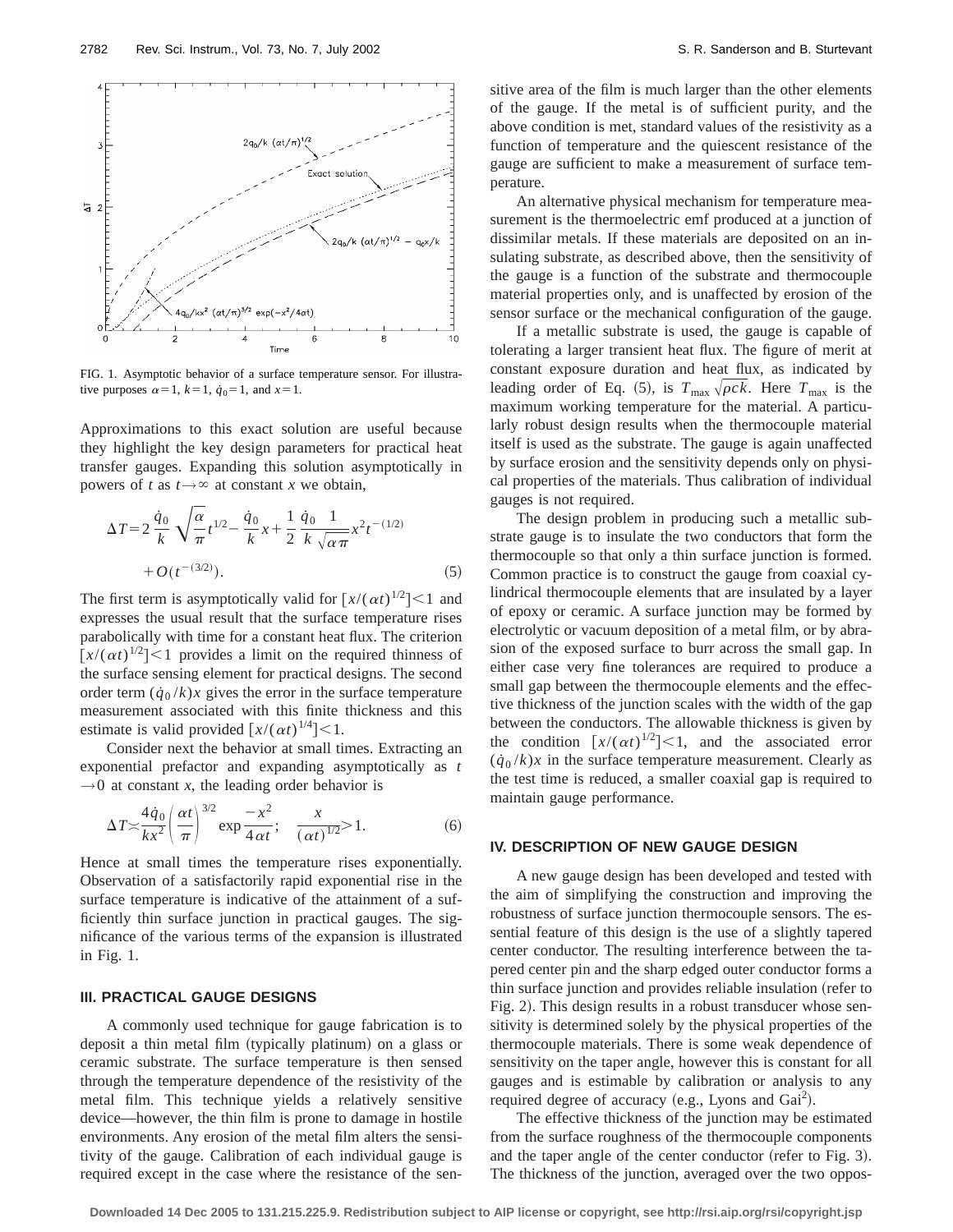

FIG. 2. Layout of new surface junction thermocouple sensor.

ing surfaces, may be estimated to be thickness=taper  $\times$  roughness. It is possible to achieve a 0.3  $\mu$ m finish with conventional machining operations and with a 5:1 taper the average junction depth is 1.5  $\mu$ m. For the gauges described here type  $E$  (Chromel–Constantan) thermocouples were used and the average thermal diffusivity for these materials is 5  $\times 10^{-6}$  m<sup>2</sup>/s. A response time of 0.5  $\mu$ s then follows from the condition  $[x/(\alpha t)^{1/2}]$  < 1. The test time for typical hypervelocity wind tunnels lies in the range 1–100 ms and so this is acceptable. The length of the gauge must be sufficient such that the temperature rise at the rear surface is negligible. This is determined from the condition  $\left[x/(\alpha t)^{1/2}\right] \ge 1$ ; here the relevant scales are understood to be the test time and the length of the gauge.

A simple differential amplifier eliminates common mode thermoelectric emf and reduces signal noise levels (see Fig. 4). The cold junction is formed at ambient temperature at the circuit board. This arrangement is adequate given the constancy of the cold junction temperature during the short run time and the large hot junction temperature rise experienced in hypervelocity wind tunnels (typically in the range  $10-100$ K for the experiments described here).

#### **V. DEDUCING THE SURFACE HEAT TRANSFER RATE**

If the unsteady conduction of heat in the thermocouple sensor is modeled by the analysis presented in Sec. II then, given the time history of the surface temperature and the physical properties of the gauge materials, it is possible to solve an inverse problem for the time history of the surface heat flux. Schultz and Jones<sup>1</sup> describe procedures whereby the calculation is performed using a problem specific quadrature scheme or by an electronic analogue.



FIG. 3. Effective thickness of thermocouple junction.

Observe however that the governing equations are linear and hence the dynamic behavior of such a system may generally be described by the convolution integral

$$
\Delta T(x,t) = \int_0^t g(x,t-\tau)\dot{q}(\tau)d\tau.
$$
 (7)

The unit impulse response function  $g(x,t)$  is given by the derivative of Eq.  $(4)$ 

$$
g(x,t) = \frac{\partial \Delta T(x,t)}{\partial t} = \sqrt{\frac{\alpha}{\pi k^2 t}} \exp{\frac{-x^2}{4\alpha t}}; \quad t > 0,
$$
 (8)

and *x* is the depth into the substrate at which the temperature is measured. Note that the integral is improper in the limit  $x \rightarrow 0$  and a finite value of *x* is taken to regularize the problem (characterized by the junction thickness as estimated in Sec. IV). Recasting the problem in this form allows the use of spectral deconvolution methods that provide a mean square optimal estimate of the time history of the surface heat flux. In comparison with the widely used techniques described by Schultz and Jones, $<sup>1</sup>$  the current approach pro-</sup> vides advantages in terms of optimal rejection of noise and vastly increased computational speed. Theoretical background is given in Papoulis $3$  and the numerical algorithms required for efficient implementation using fast Fourier transform algorithms are described by Press *et al.*<sup>4</sup> A concise description of these methods applied to an analogous problem is given by Sanderson and Simmons.<sup>5</sup>

Consider the time discretized form of the convolution integral Eq.  $(7)$ 

$$
\Delta T_i = \sum_{k=0}^{i} g_{i-k} \dot{q}_k; \quad i = 0, 1...N - 1.
$$
 (9)

Here  $g_i$  is the discretized unit impulse response, evaluated at the effective junction depth to regularize the problem. If the presence of noise is considered then

$$
z_i = \Delta T_i + n_i, \qquad (10)
$$



FIG. 4. Schematic of amplifier circuit.

**Downloaded 14 Dec 2005 to 131.215.225.9. Redistribution subject to AIP license or copyright, see http://rsi.aip.org/rsi/copyright.jsp**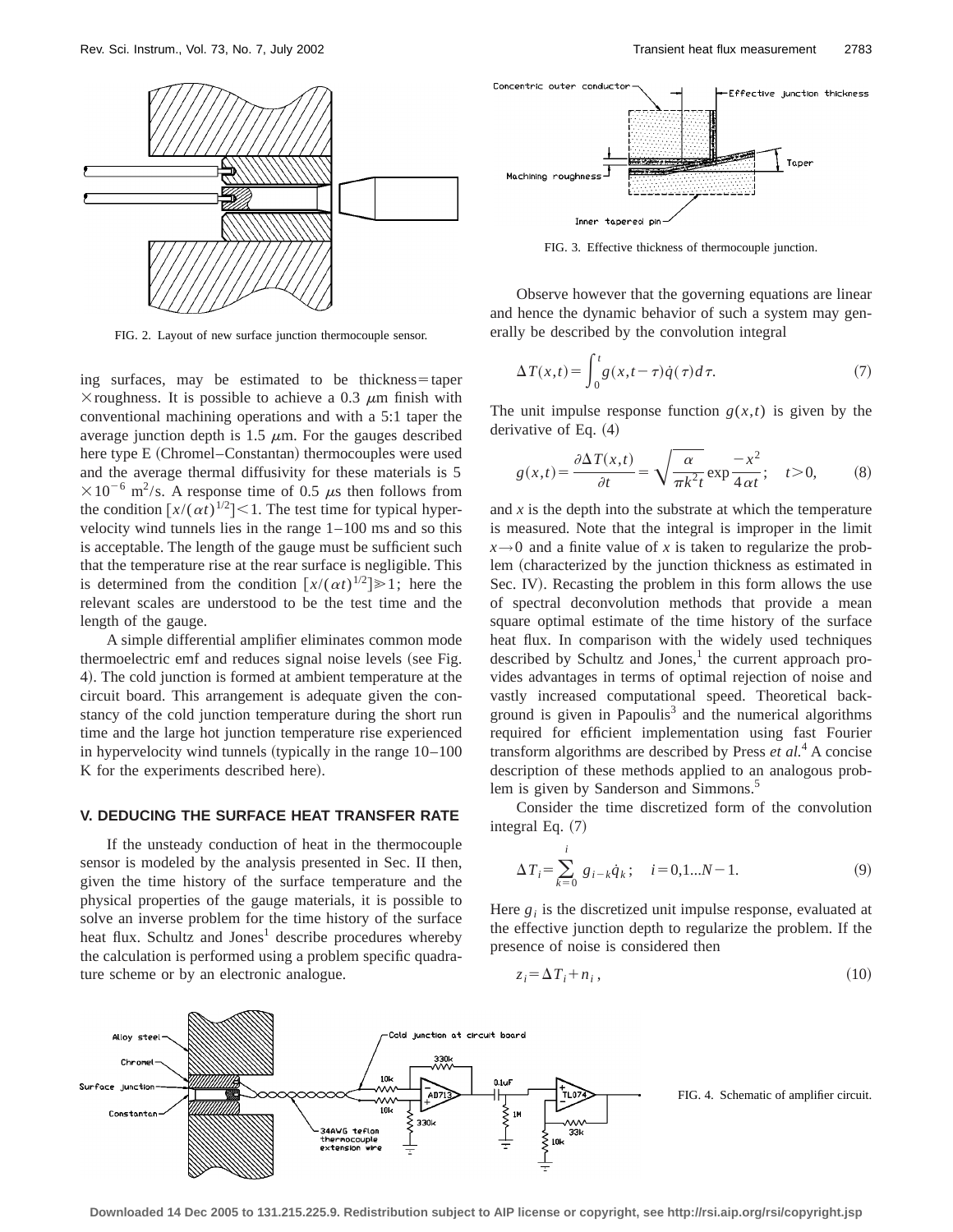where  $n_i$  is the signal noise and  $z_i$  is the noisy data. The deconvolution problem comprises determining the filter  $\phi_i$ , which gives a least square optimal estimate  $\dot{q}_i^*$  of the time history of the surface heat flux. Thus,

$$
\sum_{k=0}^{i} \phi_{i-k} z_k = \sum_{k=0}^{i} g_{i-k} \dot{q}_k^*; \quad i = 0, 1...N-1.
$$
 (11)

By convolution property of the discrete Fourier transform, the frequency domain equivalent of Eq.  $(11)$  is

$$
\Phi_j Z_j = G_j \dot{Q}_j^*; \ \ j = 0, 1...N - 1. \tag{12}
$$

Upper case symbols denote the discrete Fourier transform of the corresponding lower case variable. By minimizing the variance of the estimation error,  $\sum_{i=0}^{N-1} (\dot{q}_i - \dot{q}_i^*)^2$ , with respect to the unknowns  $\Phi_i$ , it may be shown (e.g., Sanderson and Simmons,<sup>5</sup> Press  $et$   $al$ <sup>4</sup>) that the optimum filter is approximated by

$$
\Phi_j = \frac{Z_j \overline{Z}_j - \nu_j}{Z_j \overline{Z}_j}.
$$
\n(13)

Here the over bar denotes the complex conjugate. Note that  $Z\bar{Z}_i$  represents the power spectral density of the surface temperature measurement and the optimum filter is determined by its relationship to the noise power spectral density  $v_i$ . Finally, by inverse discrete Fourier transform, the optimal estimate of the surface heat flux is obtained

$$
\dot{q}_i^* = F^{-1} \left[ \frac{\Phi_j Z_j}{G_j} \right]; \quad i, j = 0, 1...N - 1. \tag{14}
$$

Note that all time series must be padded to twice their length with trailing zeroes before commencing any of the above operations. This negates the periodicity of the discrete Fourier transform that would otherwise corrupt the inherent causality of the convolution integral Eq.  $(7)$  (see e.g., Papoulis<sup>3</sup>).

# **VI. EXPERIMENTAL RESULTS**

We have conducted experiments using the new thermocouple sensors in the T5 free piston driver shock tunnel at GALCIT. This large hypervelocity test facility is capable of simulating the high density flows about space vehicles at speeds on the order of 5000 m/s. Flows at this high specific kinetic energy can only be produced in the laboratory for durations on the order of 2 ms before the surface temperature of the wind tunnel nozzle throat exceeds working limits. The rationale and operation of free piston shock tunnels are described by Stalker<sup>6</sup> and Hornung *et al.*<sup>7</sup> for the interested reader.

To demonstrate the performance of the new heat transfer gauge we have measured the stagnation point heat transfer rate experienced by a circular cylinder in hypervelocity flow. The cylinder had a diameter of  $\phi$  40 mm with aspect ratio 4.5. The model was equipped with a dense array of 24 thermocouples about the forebody. The sensitive area of the gauges subtended an angle of 2° at the center of the cylinder and were spaced at 5° intervals in the most densely instrumented area. The gauges were staggered in three planes to achieve maximum spatial resolution with the outer two planes offset 4.45 mm either side of the center. A cavity, internal to the model support, contained the thermocouple preamplifiers. This cavity and all components of the model were sealed from the external flow by O-rings and vented to atmosphere through pressure tubing attached to the rear of the model support. This ensured that the weakly ionized test gases did not interfere with gauge operation. Outputs from the preamplifiers were digitized and converted from thermoelectric potential to temperature using NIST standard correlations for type-E thermocouples with 1.7 °C prescribed limits of error. Cold junction temperature was assumed to remain constant at ambient for the duration of testing.

Sensors were available to monitor all of the operating parameters of the T5 facility and determine the free stream conditions in the test section. The free stream conditions are listed in Table I. Test conditions were based on measurements of the initial shock tube fill pressure and temperature, incident shock speed prior to reflection, and supersonic nozzle reservoir pressure after shock reflection. The remaining test section parameters are determined from the directly measured quantities via one-dimensional (1D) inviscid gas dynamics including consideration of chemical nonequilibrium thermodynamics (refer to Refs. 8 and 9).

Figures 5 and 6 demonstrate the performance of the gauge when operated at the conditions listed in Table I. Figure 5 shows the time history of the supersonic nozzle reservoir pressure, the model stagnation point surface temperature, and the heat transfer rate deduced from it using the spectral deconvolution method described in Sec. V. The surface temperature is observed to rise according to a fractional power law with time and the deconvolved heat transfer rate remains approximately constant as expected. The surface temperature is observed to rise sharply at the point that it initially departs from the zero level. This indicates that a thin surface junction has been achieved [see Fig. 1 and Eq.  $(6)$ where the behavior on the shortest time scales is discussed. A large spike appears in the deduced heat flux for times in the range 0.3–0.6 ms. The spike is attributed to shock wave transients that are known to occur during the starting process of a shock tunnel nozzle. A characteristic sawtooth shape appears in the surface temperature record, coincident with the heat flux spike. The shape reflects the form of the surface temperature impulse response function [see Eq.  $(8)$ ].

Figure 6 indicates the distribution of heat flux about the forebody of the cylinder for three different test conditions. The three test conditions span a range of stagnation enthalpies relative to the characteristic dissociation energy of the nitrogen test gas (Table I). The instantaneous heat transfer distribution is plotted for each of the test conditions along with average values taken over an interval of width 100  $\mu$ s. Superimposed on the plots are bars representing the standard deviations of the time histories over the averaging interval. This gives an indication of the temporal fluctuations of the heat transfer rates at various locations on the model surface. Temporal variations in the tunnel free stream conditions cause variance in the individual gauge readings to be highly correlated. Indeed, at the instant shown for test condition A, all the instantaneous heat transfer data points lie below the corresponding average data. The final set of points on each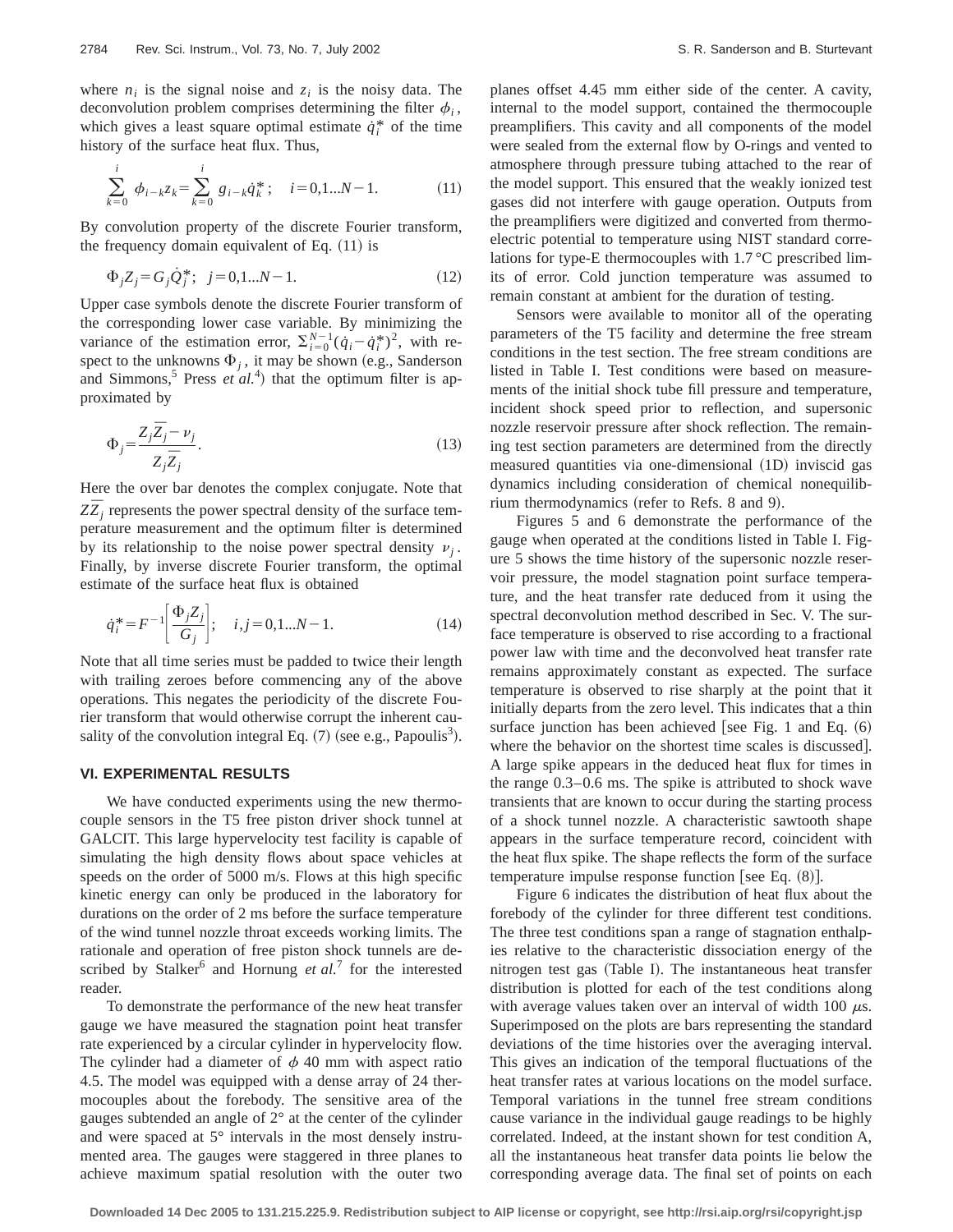TABLE I. Summary of test conditions. Test conditions were computed on the basis of measurements of the initial shock tube fill pressure and temperature, incident shock speed prior to reflection, and nozzle reservoir pressure after shock reflection. The dimensionless parameters for the ideal dissociating gas (IDG) model and stagnation point heat transfer model are defined in Sec. VII. Error estimates given for the fill conditions represent the accuracy of the pressure gauge and the variation of the ambient temperature. Error estimates for the measured shock speed and reservoir pressure are the standard deviation of the quantities sampled over the entire sequence of shots. The error in the computed quantities may be inferred from these estimates. Parameters for the IDG model are taken to be  $\theta_d = 113\,200 \text{ K}$ ,  $\rho_d = 130\,000 \text{ kg m}^{-3}$ , and  $m = 14.0 \times 10^{-3}/6.023$  $\times$ 10<sup>23</sup> kg.

| Test condition                              |                                      | A                     | B                     | $\mathsf{C}$          |
|---------------------------------------------|--------------------------------------|-----------------------|-----------------------|-----------------------|
| Shock tube<br>conditions                    | Fill pressure<br>$(kPa \pm 0.5 kPa)$ | 75                    | 32.5                  | 20                    |
|                                             | Fill temperature<br>$(K \pm 4 K)$    | 297                   | 297                   | 297                   |
|                                             | Shock speed $(m/s)$                  | $1890 \pm 100$        | $3500 \pm 245$        | $4360 \pm 255$        |
|                                             | Test gas                             | $N_{2}$               | $N_{2}$               | $N_{2}$               |
| <b>Nozzle</b><br>reservoir<br>conditions    | Pressure (MPa)                       | $14.6 \pm 0.7$        | $22.3 \pm 1.3$        | $28.3 \pm 1.9$        |
|                                             | Temperature $(K)$                    | 3210                  | 7550                  | 8960                  |
|                                             | Enthalpy (MJ/kg)                     | 3.88                  | 12.0                  | 19.1                  |
| Test section<br>conditions                  | Velocity $(m/s)$                     | 2540                  | 4450                  | 5350                  |
|                                             | Density $(kg/m^3)$                   | 0.0218                | 0.0155                | 0.0157                |
|                                             | Pressure (kPa)                       | 1.03                  | 5.48                  | 11.4                  |
|                                             | $N$ conc (mole/kg)                   | $9.9 \times 10^{-5}$  | $6.9 \times 10^{-1}$  | $3.65 \times 10^{0}$  |
| Test section<br>dimensionless<br>parameters | $P_{\infty}$                         | $7.32 \times 10^{-3}$ | $1.79 \times 10^{-2}$ | $2.54 \times 10^{-2}$ |
|                                             | $H_{0_{\infty}}$                     | 0.102                 | 0.346                 | 0.560                 |
|                                             | $\alpha_{\infty}$                    | $1.4 \times 10^{-6}$  | $9.7 \times 10^{-3}$  | 0.051                 |
|                                             | $\hat{\rho}_d$                       | $6.0 \times 10^{6}$   | $8.4 \times 10^{6}$   | $8.3 \times 10^{6}$   |
|                                             | Re <sub>D</sub>                      | 222 000               | 65 200                | 54 000                |
|                                             | $\hat{\rho}_e$                       | 6.61                  | 8.59                  | 9.67                  |
|                                             | $\alpha_e$                           | $2.0 \times 10^{-6}$  | 0.114                 | 0.285                 |
|                                             | St                                   | 0.0123                | 0.0172                | 0.0167                |

plot is the envelope of the maximum heat transfer rate recorded at each circumferential location during the period of useful test flow.

# **VII. COMPARISON WITH PREDICTED HEAT TRANSFER RATES**

The measured heat transfer rates may be reduced to Stanton number form and compared with the established theoretical prediction of stagnation point heat flux due to Fay and Riddell. $10$  Only a summary treatment is possible here. The reader is referred to Sanderson<sup>11</sup> and forthcoming publications by the authors for additional detail. When the stagnation point boundary layer is in chemical equilibrium, computations of the heat flux are correlated by an expression of the form $10$ 

$$
\dot{q} = \zeta (\rho_w \mu_w)^{0.1} (\rho_e \mu_e)^{0.4} \sqrt{\frac{du_e}{dx}} \bigg|_0 (h_e - h_w)
$$

$$
\times \bigg[ 1 + (\text{Le}^{0.52} - 1) \frac{h_d}{h_e} \bigg]. \tag{15}
$$

Here  $\dot{q}$  is the heat transfer per unit area and time,  $\rho$  is the gas density,  $\mu$  is the viscosity,  $du/dx|_0$  is the transverse velocity gradient at the outer edge of the boundary layer, and Le is the Lewis number. The subscripts,  $w, e$ , and  $\infty$  denote conditions at the wall, at the outer edge of the boundary layer, and in the free stream, respectively. Variations in enthalpy *h* are described with the same subscripts and  $h_d$  is the chemical component of enthalpy for the dissociated gas at the edge of the boundary layer. The constant of proportionality is  $\zeta = 0.94$ for axisymmetric bodies. For planar bodies the value  $\zeta$  $=0.70$  is obtained by extrapolation of results for nonreacting flow.12 Expressing the heat flux as a Stanton number we have,

$$
St = \frac{\dot{q}}{\rho_{\infty} u_{\infty} h_{0\infty}}.
$$

The small wall enthalpy has been neglected in the definition of the Stanton number for hypervelocity flow. Invoking the Newtonian approximation for thin shock layers, Lighthill's model<sup>13</sup> for the caloric and thermal equations of state of an ideal dissociating gas,  $Le=1.4$ , a power law temperature dependence of viscosity,  $\mu \sim T^{0.7}$ ,  $T_w \ll T_e$ , and assuming recombination at the wall we obtain

$$
St = 2^{3/4} \zeta \operatorname{Re}_{\infty}^{-1/2} \left( \frac{1 + \alpha_{\infty}}{P_{\infty}} \right)^{0.38}
$$
  
×  $(1 + \alpha_e)^{-0.28} \hat{T}_w^{-0.03} \hat{\rho}_e^{-0.13} \left[ 1 + 0.2 \frac{\alpha_e}{H_{0_{\infty}}} \right].$  (16)

Here  $\alpha$  denotes the dissociated mass fraction with subscripts as before. The Reynolds number is defined with respect to the body diameter  $D$  and the free-stream conditions  $\text{Re}_{\infty}$  $= \rho_{\infty} u_{\infty} D / \mu_{\infty}$ . The dimensionless stagnation enthalpy  $H_{0_{\infty}}$  is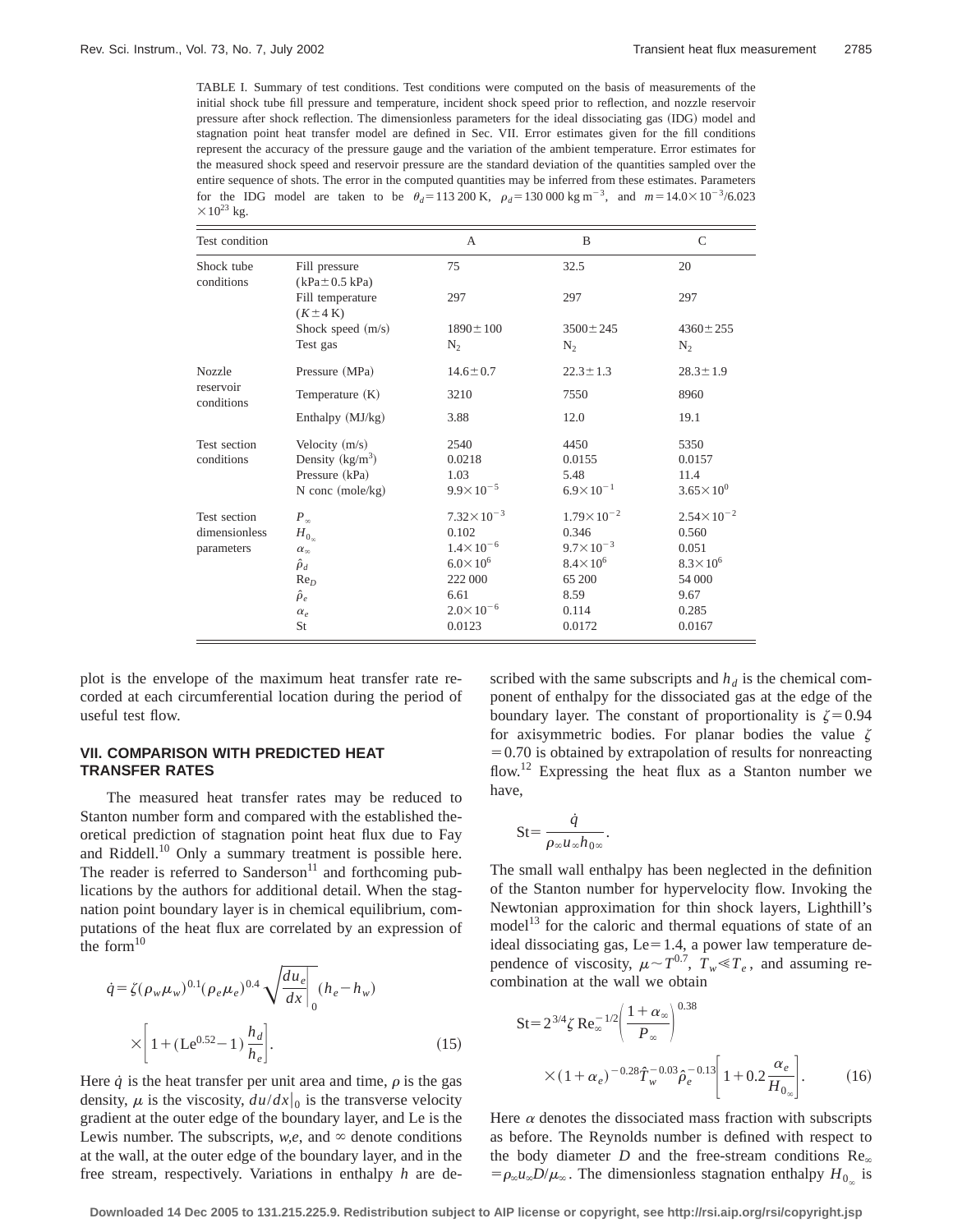

FIG. 5. Temporal characteristics of heat transfer measurement in a hypervelocity shock tunnel. Upper plots show the nozzle reservoir pressure. Lower plots show the stagnation point surface temperature and the heat flux inferred from it.

normalized with respect to the activation energy for the dissociation reaction  $H_{0_\infty} = 2mh_{0_\infty}/k\theta_d$ , where *k* is Boltzmann's constant, *m* is the mass of one atom of the gas, and  $\theta_d$  is a temperature characterizing the dissociation energy. Generally the notation  $\hat{\phi} = \phi/\phi_{\infty}$  is used to describe a quantity normalized with respect to its value in the free stream. The dimensionless parameter  $P_{\infty} = p_{\infty} / \rho_{\infty} u_{\infty}^2$  arises and it behaves as  $P_{\infty} \sim 1/M_{\infty}^2$  for a perfect gas. The remaining variables  $\alpha_e$  and  $\hat{\rho}_e$  are constrained by the standard conservation equations solution for the normal shock wave ahead of the blunt body. In the current notation this reduces to

$$
(H_{0_{\infty}} - \alpha_e) \hat{\rho}_e^2 - 2K_{\infty}(1 + P_{\infty}) \frac{4 + \alpha_e}{1 + \alpha_e} \hat{\rho}_e + K_{\infty} \frac{1 + \alpha_e}{1 + \alpha_e} = 0. \quad (17)
$$

The solution is closed by invoking the law of mass action for equilibrium of the dissociated gas

$$
\frac{\alpha_e^2}{1 - \alpha_e} = \frac{\hat{\rho}_d}{\hat{\rho}_e} \exp \frac{(1 + \alpha_e)\rho_e^2}{2K_\infty(1 - \hat{\rho}_e(1 + P_\infty))}.
$$
(18)

An additional dimensionless equilibrium constant is introduced,  $\hat{\rho}_d = \rho_d / \rho_\infty$ , and

$$
K_{\infty} = \frac{m u_{\infty}^2}{k \theta_d} = \frac{H_{0_{\infty}} - \alpha_{\infty}}{1 + 2P_{\infty} \frac{4 + \alpha_{\infty}}{1 + \alpha_{\infty}}}.
$$
\n(19)

Variation of the flow variables as the subsonic flow decelerates from postshock conditions to the stagnation point is neglected since the postshock Mach number is low. Simultaneous solution of Eqs.  $(16)$ ,  $(17)$ , and  $(18)$  results in the predicted stagnation point Stanton number  $St(P_\infty, H_{0_\infty}, \alpha_\infty, \hat{\rho}_d, Re_\infty, \hat{T}_w)$  for hypervelocity flow of a dissociating gas about a blunt body.

The experimental data are compared with the predicted heat fluxes in Fig. 6 by normalizing the data with respect to the Stanton number predicted by Eq.  $(16)$ . Numerical values for the predicted Stanton number at each test condition are given in Table I.

# **VIII. ERROR SOURCES**

The performance demonstrated above was obtained repeatably and without difficulty after initial development of the gauge. Noise levels in the measured surface temperature were acceptably low. Noise levels in the deconvolved heat transfer rate were determined by the characteristics of the least squares optimal deconvolution approach that balances the suppression of signal noise with sensible time dependent information extraction  $(Fig. 5)$ . The transducer set was used

**Downloaded 14 Dec 2005 to 131.215.225.9. Redistribution subject to AIP license or copyright, see http://rsi.aip.org/rsi/copyright.jsp**